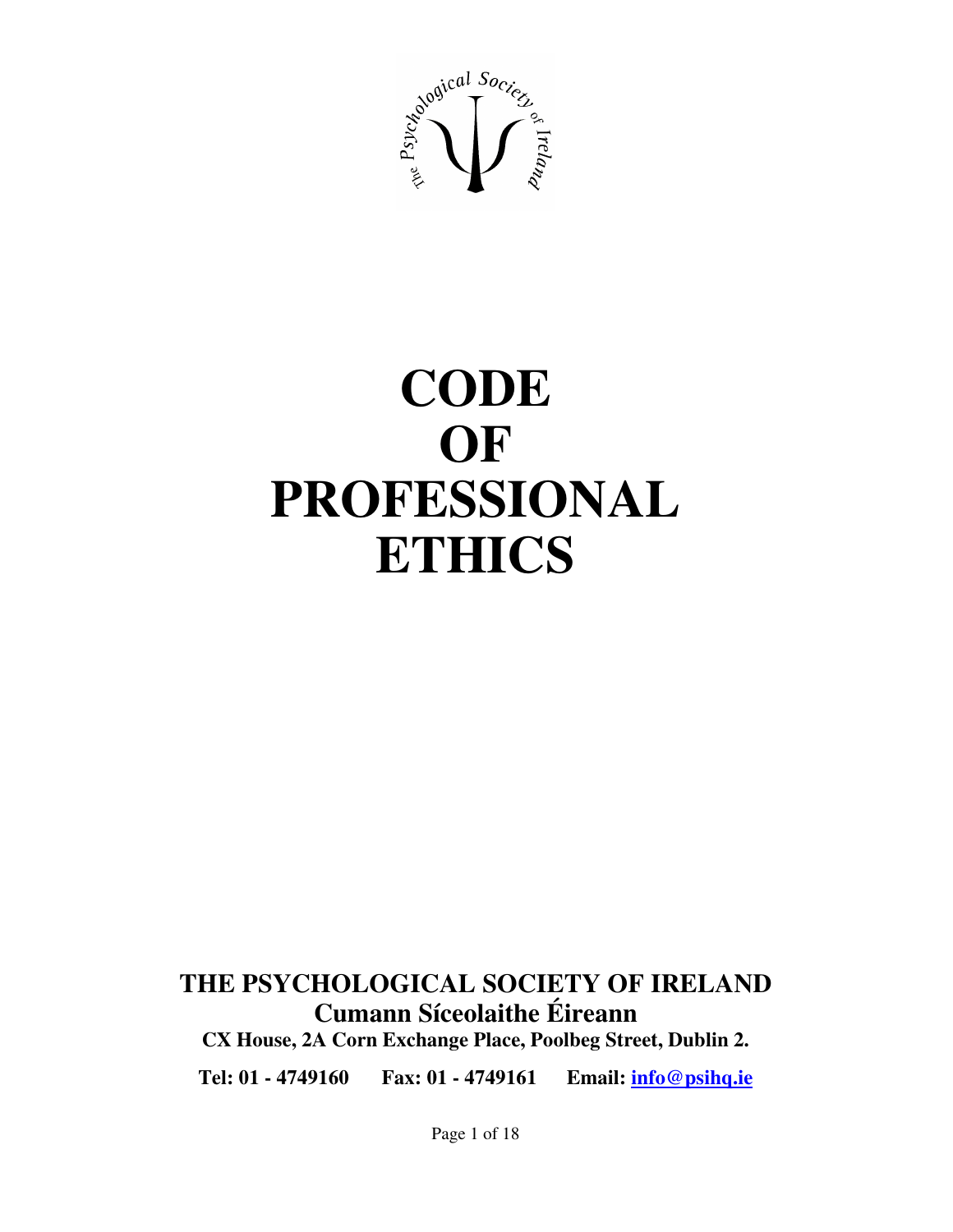#### **BACKGROUND**

Note that the Code of Professional Ethics does not form part of the Memorandum and Articles of Association.

The first *Code* of the Society was endorsed by a General Meeting on  $3<sup>rd</sup>$  November 1978.

A revised and much expanded *Code* was adopted by a General Meeting on 9<sup>th</sup> November 1991.

A second revision of the *Code* was endorsed at the AGM of 16<sup>th</sup> May 1998. This revision adopted the structure of the *Meta-Code of Ethics* (proposed in 1995 by the European Federation of Professional Psychologists' Associations) and introduced a preamble and a formal procedure for ethical decision making borrowed from the 1991 *Canadian Code of Ethics for Psychologists.*

The present, third, revision incorporates further amendments, adds a summary, and offers more detailed help on ethical decision making. It was adopted at a General Meeting of the Society on 13<sup>th</sup> November 1999.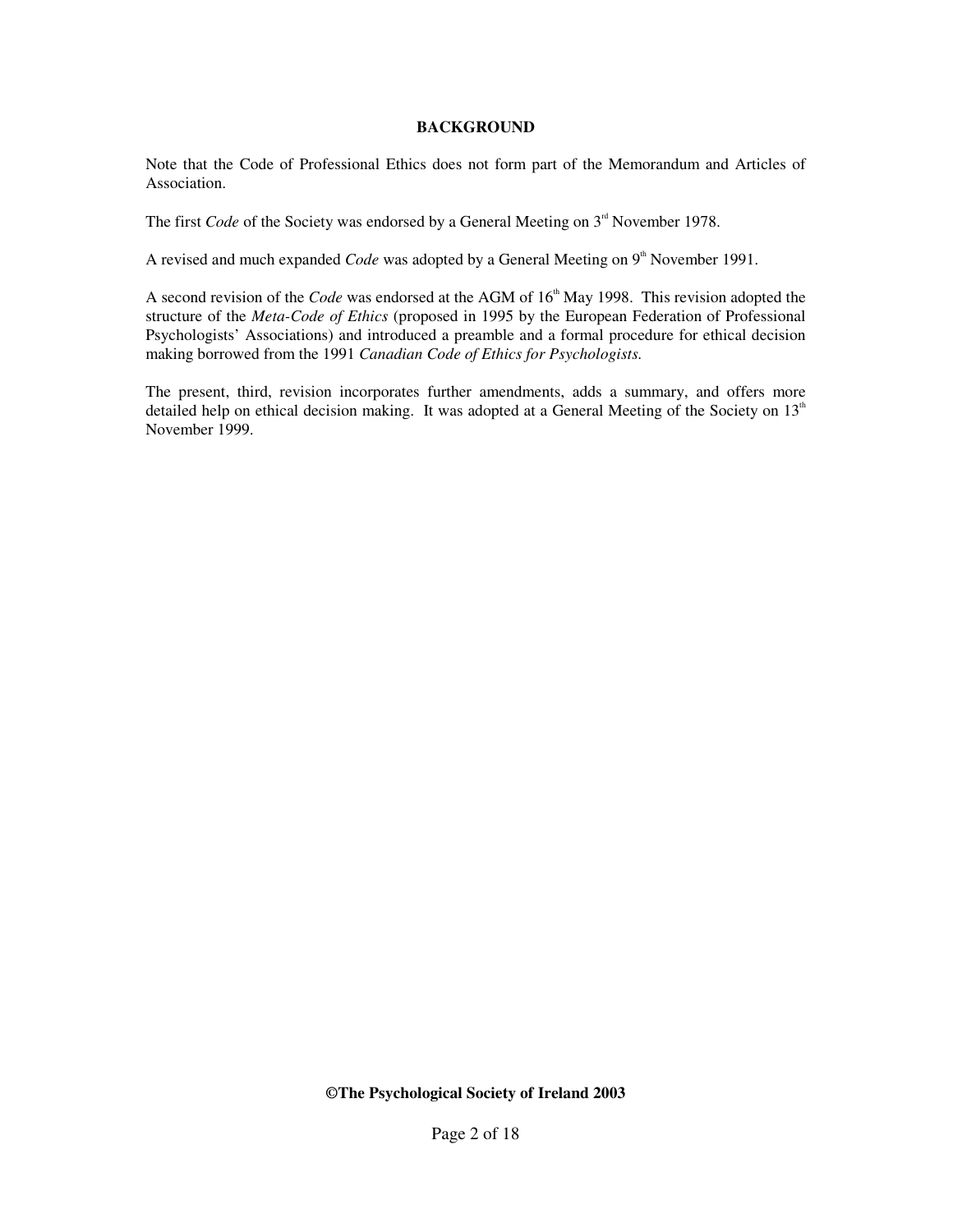#### **CODE OF PROFESSIONAL ETHICS OF THE PSYCHOLOGICAL SOCIETY OF IRELAND**

#### **SUMMARY**

This summary conveys the essence of the Code of Professional Ethics to PSI members and the general public. It is not intended to replace the Code: for all formal purposes (for example, ethical decisionmaking or complaint against a member) reference should be made to the full Code.

#### **Summary of the Preamble**

Psychologists are specialists in the study of human behaviour and experience. The Preamble to the Code lists a number of professional roles which they occupy (for example, researcher, educationalist, diagnostician, psychotherapist, consultant, expert witness) and introduces the term 'client'to refer to those who receive professional services from a psychologist.

Psychologists are scientist-practitioners - that is, their professional practice is grounded in a body of scientific knowledge. They should be committed to ethical practice, which means that they are alert to the misuse of their specialised knowledge. In joining the Psychological Society of Ireland, members agree to comply with the provisions of the Code. The Code applies to their professional lives, but not to their personal conduct unless the latter impinges on the professional sphere; nor is the Code intended to extend to wider social concerns.

The Society's Board of Professional Conduct is charged with maintaining professional discipline. Nonmembers of the Society are not bound by the Code or the Board, but all psychologists are subject to the law, and their conduct is open to scrutiny by the courts.

To promote ethical conduct, psychologists are required to use a formal procedure in examining ethical aspects of their work. Because ethical issues are complex, the best decisions will be based on systematic consideration of all the relevant factors.

# **Summary of the Code**

The Code consists of four overall ethical principles, which subsume a large number of specific ethical standards.

#### *Principle 1: Respect for the rights and dignity of the person*

This principle requires of psychologists that they treat their clients as persons of intrinsic worth with a right to determine their own priorities, that they respect clients'dignity and give due regard to their moral and cultural values. Psychologists shall take care not to intrude inappropriately on clients'privacy. They shall treat as confidential all information (including oral, verbal, written and electronic) obtained in the course of their work, except where the law requires disclosure. As far as possible, they shall ensure that clients understand and consent to whatever professional action they propose.

#### *Principle 2: Competence*

Psychologists must constantly maintain and update their professional skills and ethical awareness. They shall recognise that psychological knowledge and their own expertise and capacity for work are limited, and take care not to exceed the limits.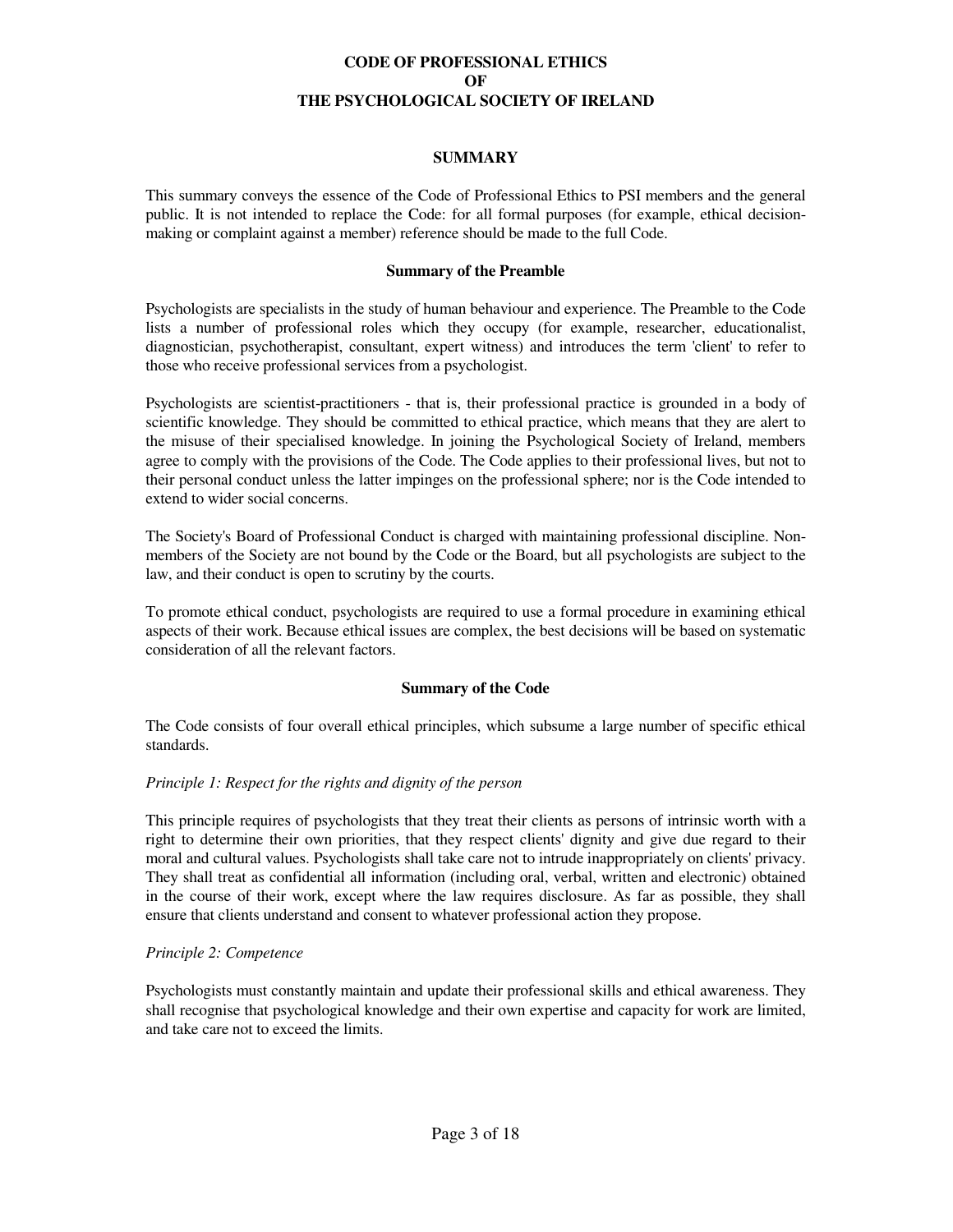#### *Principle 3: Responsibility*

In their professional and scientific activities, psychologists are required to act in a trustworthy, reputable and accountable manner towards clients and the community. They shall avoid doing harm to clients and research participants, and act to prevent harm caused by others. They shall co-operate with colleagues and other professionals to ensure the best service to clients, and act positively to resolve ethical dilemmas. They shall ensure that those whom they supervise act ethically. In research with animals, they shall take care to treat the animals humanely.

# *Principle 4. Integrity*

Psychologists are obliged to be honest and accurate about their qualifications, the effectiveness of the services which they offer, and their research findings. They shall take steps to manage personal stress and maintain their own mental health. They shall treat others in a fair, open and straightforward manner, honour professional commitments, and act to clarify any confusion about their role or responsibilities. Where possible, they shall avoid the use of deception with research participants. They shall not use the professional relationship to exploit clients, sexually or otherwise, and they shall deal actively with conflicts of interest. They shall take action against harmful or unethical behaviour in colleagues or members of other professions.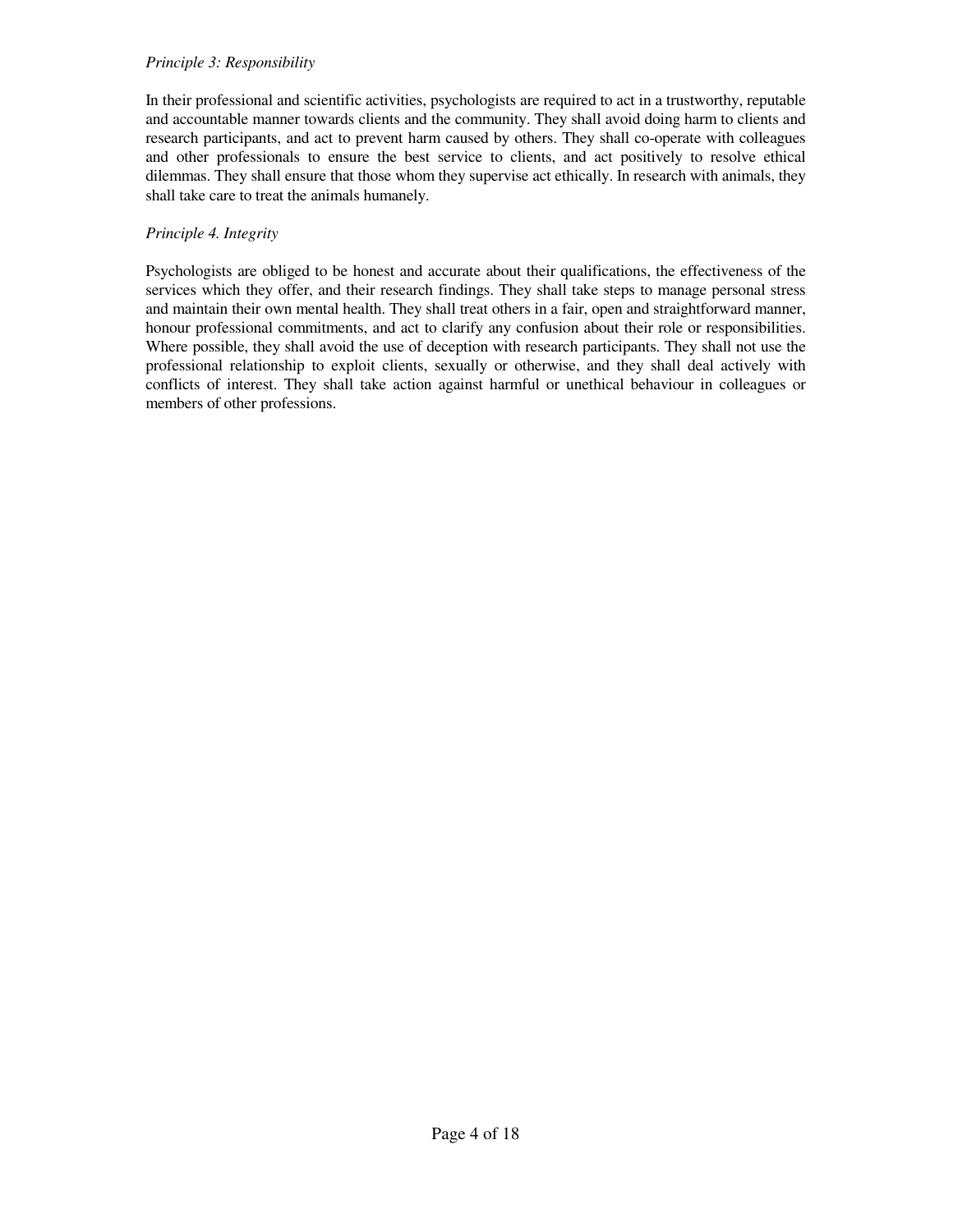#### **PREAMBLE**

Psychologists develop and apply knowledge about human cognition, emotion and behaviour. In carrying out their professional activities, they occupy a diversity of roles such as researcher, educationalist, diagnostician, psychotherapist, consultant and expert witness. They are committed to improving the condition of both the individual and society, and to helping citizens and institutions to develop informed judgments and choices about psychological issues. The term 'client'is often used to denote those with whom psychologists engage in professional relationships, or to whom they offer professional services.

The authority of psychologists derives from the scientific methods of investigation on which their knowledge is based, and the ethics which govern all their professional activity. They accept that codes of ethics are necessary to protect the interests of clients and prevent misuse of psychological knowledge. In joining the Society, members agree to comply with the Code's provisions.

The Code is designed to regulate only the professional activities of psychologists, and is not intended to monitor their activities in other contexts, or embrace wider social concerns. Personal behaviour becomes a concern of the Society only if it casts doubt on practitioners'ability to conduct themselves in a professional and ethical manner, or if it undermines public trust in the profession.

The Society has a Board of Professional Conduct which is charged with promoting ethical awareness among members, and investigating complaints about individual psychologists. Non-members of the Society are not bound by the Code or its associated disciplinary procedures, but like all other citizens, members and non-members alike must take account of the law, and their conduct is subject to legal sanction.

To assist members in dealing with ethical issues, the Code requires them to use a formal decisionmaking procedure. Ethical issues are complex, and the Society believes that the best ethical decisions come from considering the relevant factors in a systematic manner.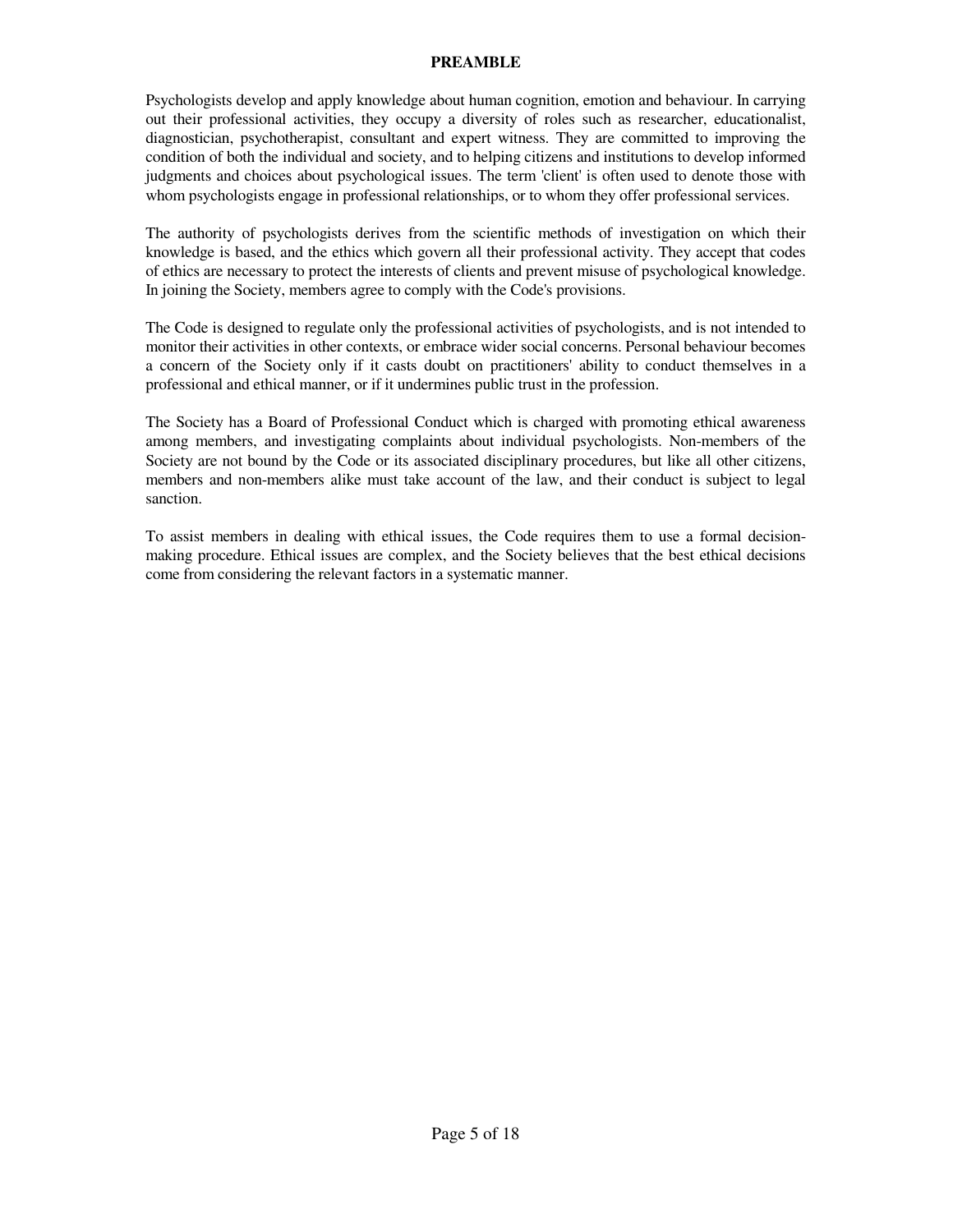#### **THE CODE IN DETAIL**

#### **1.0 RESPECT FOR THE RIGHTS AND DIGNITY OF THE PERSON**

Psychologists shall honour and promote the fundamental rights, dignity and worth of all people. They shall respect the rights of individuals to privacy, confidentiality, self-determination and autonomy, consistent with the psychologist's other professional obligations and with the law.

More specifically, psychologists shall:

#### **1.1 General Respect**

- 1.1.1 Have sensible regard for individual clients'moral and cultural values.
- 1.1.2 Not allow their service to clients to be diminished by factors such as gender, sexual orientation, disability, religion, race, ethnicity, age, national origin, party politics, social standing or class.
- 1.1.3 Convey respect for and abide by prevailing community mores, social customs, and cultural expectations in their scientific and professional activities.
- 1.1.4 Use language that conveys respect for the dignity of others (for example, gender-neutral terms) in all written or verbal communication.
- 1.1.5 Avoid or refuse to participate in practices which are disrespectful of the legal, civil, or moral rights of others.

# **1.2 Privacy and Confidentiality**

- 1.2.1 Explore and collect only that information which is germane to the purposes of a given investigation or intervention, or which is required by law.
- 1.2.2 Take care not to infringe, in research or service activities, on the personally or culturally defined private space of individuals or groups unless clear and appropriate permission is granted to do so.
- 1.2.3 Respect the right of employees, supervisors, students, or psychologists in training to reasonable personal privacy.
- 1.2.4 Take care not to relay, except as required or justified by law, confidential information about others (for example, colleagues, colleagues'clients, students, or members of organisations) to which they have become privy in the course of their professional activities.
- 1.2.5 Share confidential information with others only with the informed consent (see Section 1.3) of those involved, or in a manner that the individuals involved cannot be identified, except as required or justified by law, or in circumstances of actual or possible serious physical harm or death.
- 1.2.6 Store, handle, transfer and dispose of all records, both written and unwritten (for example, computer files, video tapes), in a way that attends to the needs for privacy and security. They also make adequate plans for records in circumstances of their own serious illness or death.
- 1.2.7 Take all reasonable steps to ensure that records over which they have control remain personally identifiable only as long as is necessary in the interests of those to whom the records refer and/or to the research project for which they were collected, or as required by law, and render anonymous or destroy any records under their control that no longer need to be personally identifiable.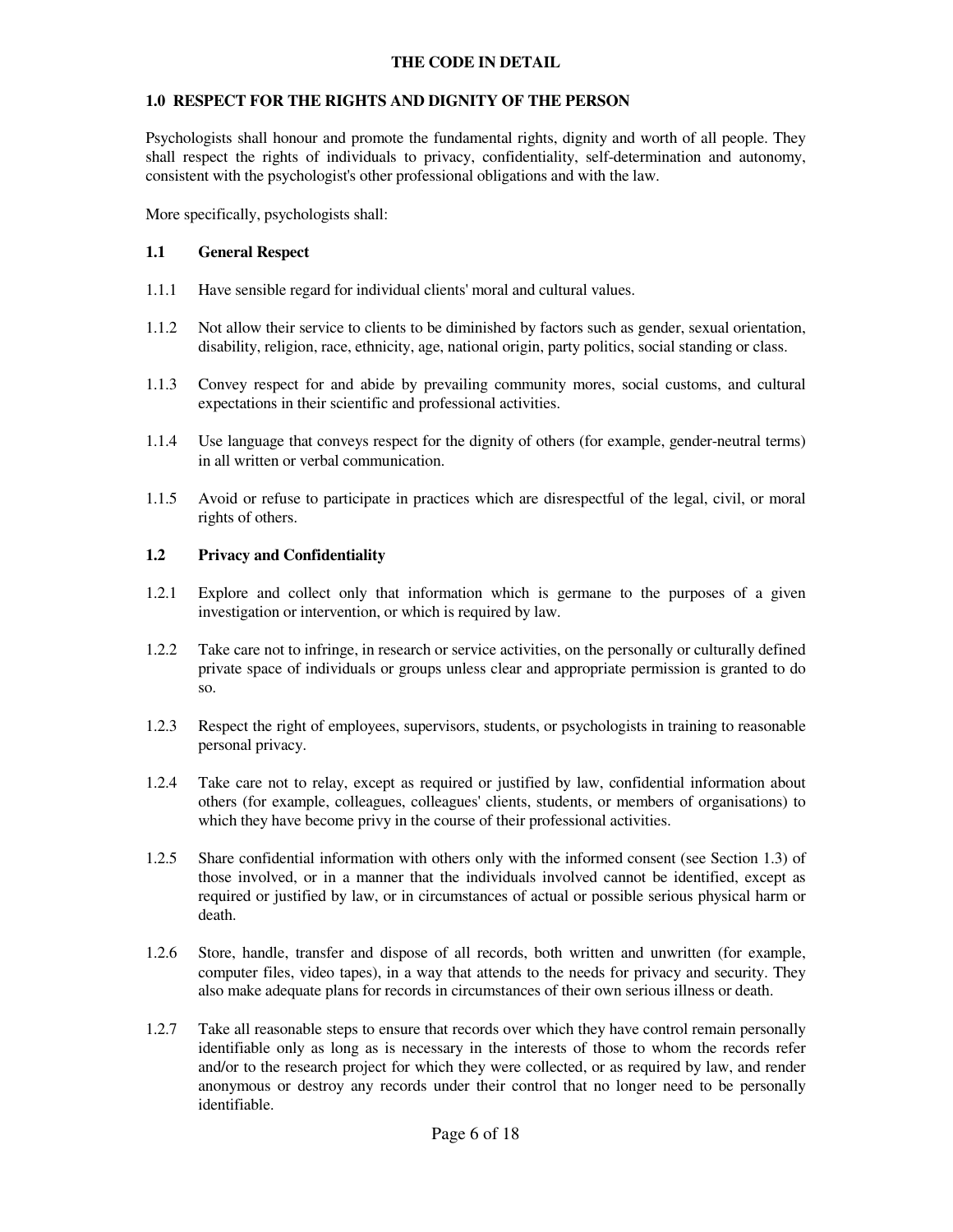- 1.2.8 Be acutely aware of the need for discretion in the recording and communication of information, so as to prevent it from being interpreted or used to the detriment of others. Appropriate action includes, but is not limited to: not recording information which could lead to misinterpretation and misuse; avoiding conjecture; clearly labelling opinion; and, communicating information in language that can be understood clearly by the particular recipient of the information.
- 1.2.9 Inform those to whom they offer services about legal limits on confidentiality where it is appropriate to do so.
- 1.2.10 Clarify what measures will be taken to protect confidentiality, and what responsibilities family, group, and community members have for the protection of each other's confidentiality, when engaged in services to or research with individuals, families, groups or communities.

# **1.3 Informed Consent and Freedom of Consent**

- 1.3.1 View informed consent not just as the signing of a consent form, but as the outcome of a process of agreeing to work collaboratively. However, they recognise that certain investigations and interventions may be compulsory under the law.
- 1.3.2 Respect and integrate as much as possible the opinions and wishes of others regarding decisions which affect them.
- 1.3.3 Obtain informed consent from all independent and partially dependent persons for any psychological services provided to them.
- 1.3.4 Provide, in obtaining informed consent, as much information as a reasonable or prudent person, family, group, or community would want to know before making a decision or consenting to an activity. The psychologist relays this information in language which the persons understand and shall take whatever reasonable steps are necessary to ensure that the information is, in fact, understood.
- 1.3.5 Ensure, in the process of obtaining informed consent, that at least the following points are understood: purpose and nature of the activity; mutual responsibilities; likely benefits and risks; alternatives; the likely consequences of non-action; the option to refuse or withdraw at any time, without prejudice; over what period of time the consent applies; and, how to rescind consent if desired.
- 1.3.6 Act in emergencies (for example, where a client threatens suicide) on the basis of their professional judgment, if necessary without consent, but if possible obtain fully informed consent at a later stage.
- 1.3.7 Take all reasonable steps to ensure that consent to receive service or participate in research is not given under conditions of coercion or undue pressure.
- 1.3.8 Take all reasonable steps to confirm or re-establish freedom of consent, if consent for service is given under conditions of duress or conditions of extreme need.
- 1.3.9 Obtain informed consent for all research activities which involve obtrusive measures, invasion into the private lives of research participants, risks to the participant, or any attempt to change the behaviour of research participants.
- 1.3.10 Seek willing and adequately informed participation from any person of diminished capacity to give informed consent, and proceed without this consent only if the service or research activity is considered to be of direct benefit to that person.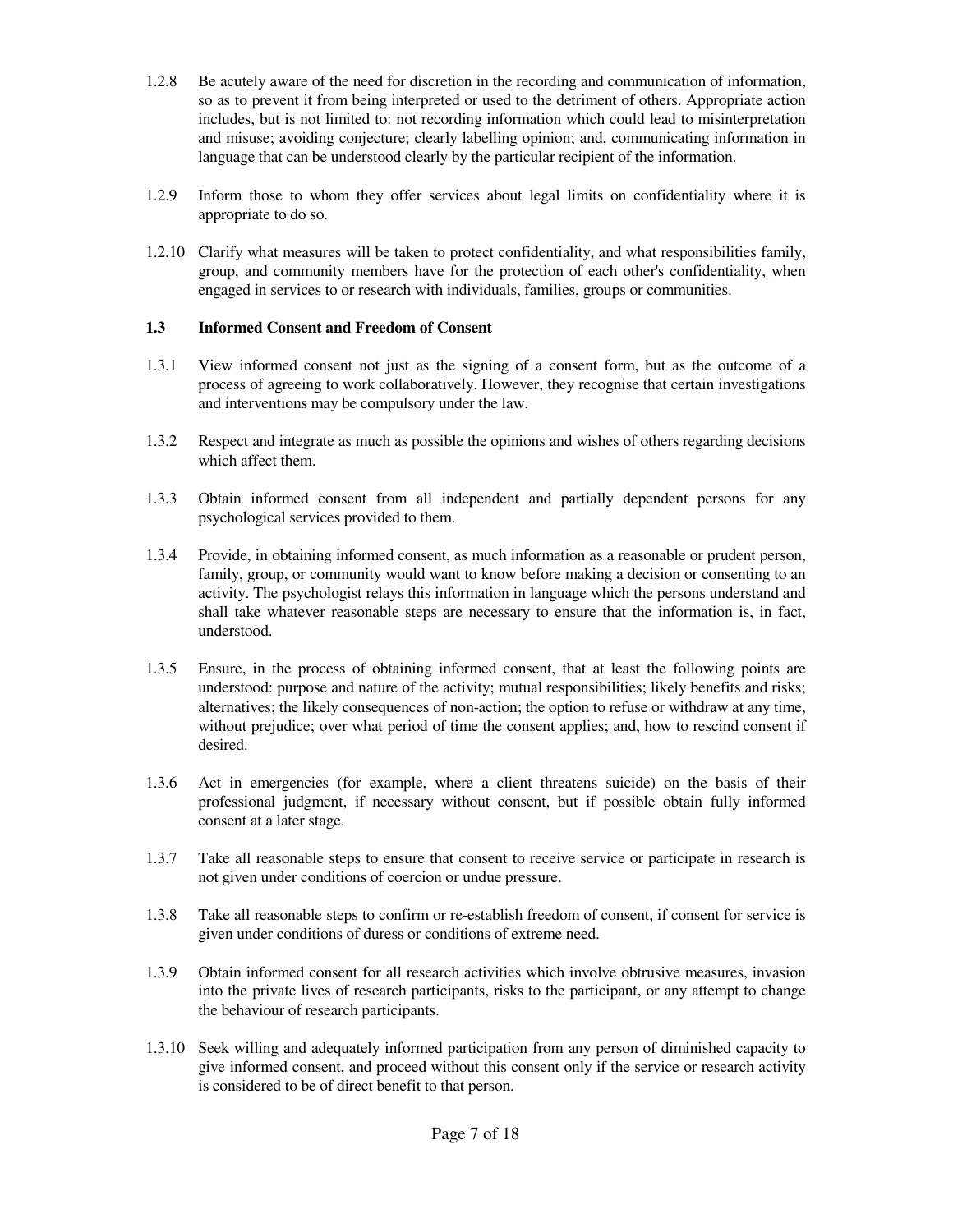- 1.3.11 Carry out informed consent processes with those persons who are legally responsible or appointed to give informed consent on behalf of individuals who are not competent to give consent on their own behalf.
- 1.3.12 Do not use persons of diminished capacity to give informed consent in research studies, if the research involved might equally well be carried out with persons who have a fuller capacity to give informed consent.
- 1.3.13 Seek an independent and adequate ethical review of human rights issues and protections for any research involving vulnerable groups and/or persons of diminished capacity to give informed consent, before making a decision to proceed.
- 1.3.14 Ensure that information is revealed only with the client's consent, except when subject to the requirements of law or where concealment would result in danger to the client or others.
- 1.3.15 Discuss psychological or evaluative data on individuals only for professional purposes, and only with those who are clearly entitled to know or be consulted.
- 1.3.16 Publish information about clients, in oral or written form, only with their consent, or where their identity is adequately disguised.
- 1.3.17 Make audio, video or photographic records of clients or research participants only where these persons have given prior agreement to the making of the record and the conditions of subsequent access. This clause does not apply to recording of public behaviour or research situations where other ethical safeguards have been implemented.
- 1.3.18 Clarify to all concerned the nature of their loyalties in cases of conflict of interest (between, for example, the interests of the client and the psychologist's employing institution).
- 1.3.19 Clarify the nature of any multiple relationships to all concerned parties before obtaining consent, if services or research are at the behest of third parties (which may include schools, courts, government agencies, insurance companies, police, and special funding bodies). The clarification includes, but is not limited to, the following information: the purpose of the service or research; the use that will be made of information collected; and the limits on confidentiality.
- 1.3.20 Obtain clients'consent to the attendance of trainees and other third parties not directly involved in the provision of professional services.

# **1.4 Self-determination**

- 1.4.1 Seek as full and active participation as possible from others in decisions which affect them.
- 1.4.2 Respect the right of recipients of service, research participants, employees, supervisees, students, and others, to safeguard their own dignity.
- 1.4.3 Respect the right of individuals to discontinue participation or service at any time, and are responsive to non-verbal indications of a desire to discontinue if individuals have difficulty in verbally communicating such a desire.

#### **2.0 COMPETENCE**

Psychologists shall strive to ensure and maintain high standards of competence in their work. They recognise the boundaries of their particular competencies and the limitations of their expertise. They shall provide only those services and use only those techniques for which they are qualified by education, training or experience.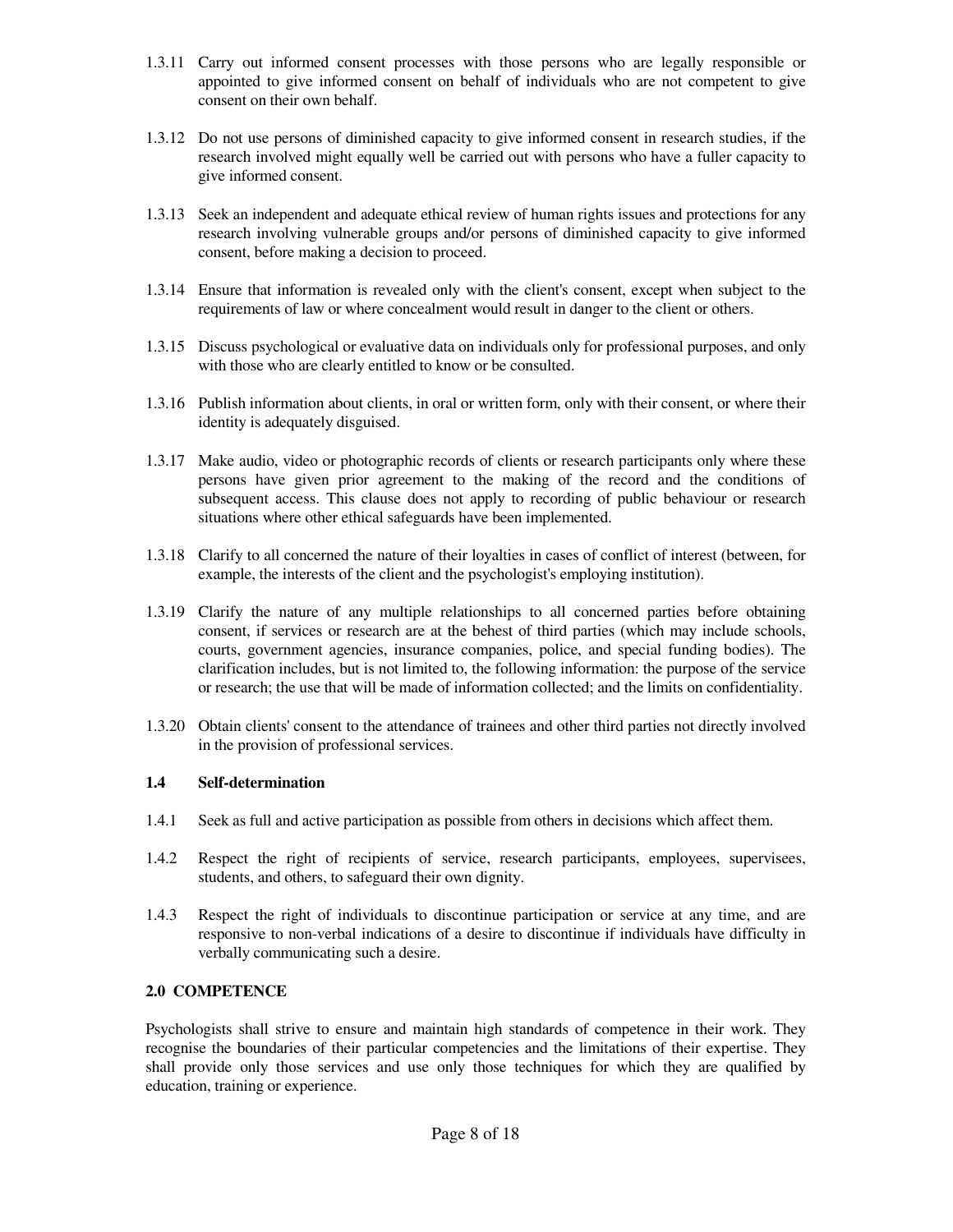More specifically, psychologists shall:

#### **2.1 Ethical Awareness**

- 2.1.1 Accept the obligation to study and understand the provisions of this Code of Professional Ethics.
- 2.1.2 Avoid entering into agreements or contracts which might oblige them to contravene provisions of this Code of Professional Ethics.

# **2.2 Limits of Competence**

- 2.2.1 Be aware of how their own experiences, attitudes, culture, beliefs and values influence their interactions with others, and integrate this awareness into all efforts to benefit and not harm others.
- 2.2.2 Recognize the boundaries of their competence, and do not exceed these.
- 2.2.3 Offer or carry out (without supervision) only those professional activities for which they have established their competence to practise to the benefit of others.
- 2.2.4 Take immediate steps to consult or to refer a client to a colleague or other appropriate professional, whichever is most likely to result in competent service to the client, if it becomes apparent that they are not competent to deal with a client's problem.
- 2.2.5 Avoid delegating professional activities to persons not competent to carry them out to the benefit of others.

#### **2.3 Limits of Procedures**

- 2.3.1 Be mindful, when they make decisions based on psychological data and the use of psychological techniques, of the limitations of such data and techniques.
- 2.3.2 Direct their interventions towards clear objectives, and do not persist with those interventions after the objectives have been met or if it has become apparent that the objectives cannot be met.
- 2.3.3 Terminate an activity when it is clear that the activity is more harmful than beneficial, or when the activity is no longer needed.
- 2.3.4 Carry out pilot studies to determine the effects of all new procedures and techniques which might carry some risks, before considering their use on a broader scale.
- 2.3.5 Not carry out any scientific or professional activity unless the probable benefit is proportionately greater than the risk involved.
- 2.3.6 Provide thorough discussion of the limits of their data, if their work touches on social policy and structure.

# **2.4 Continuing Professional Development**

- 2.4.1 Maintain and develop their professional competence.
- 2.4.2 Participate in and contribute to continuing education and their own and colleagues'professional and scientific growth.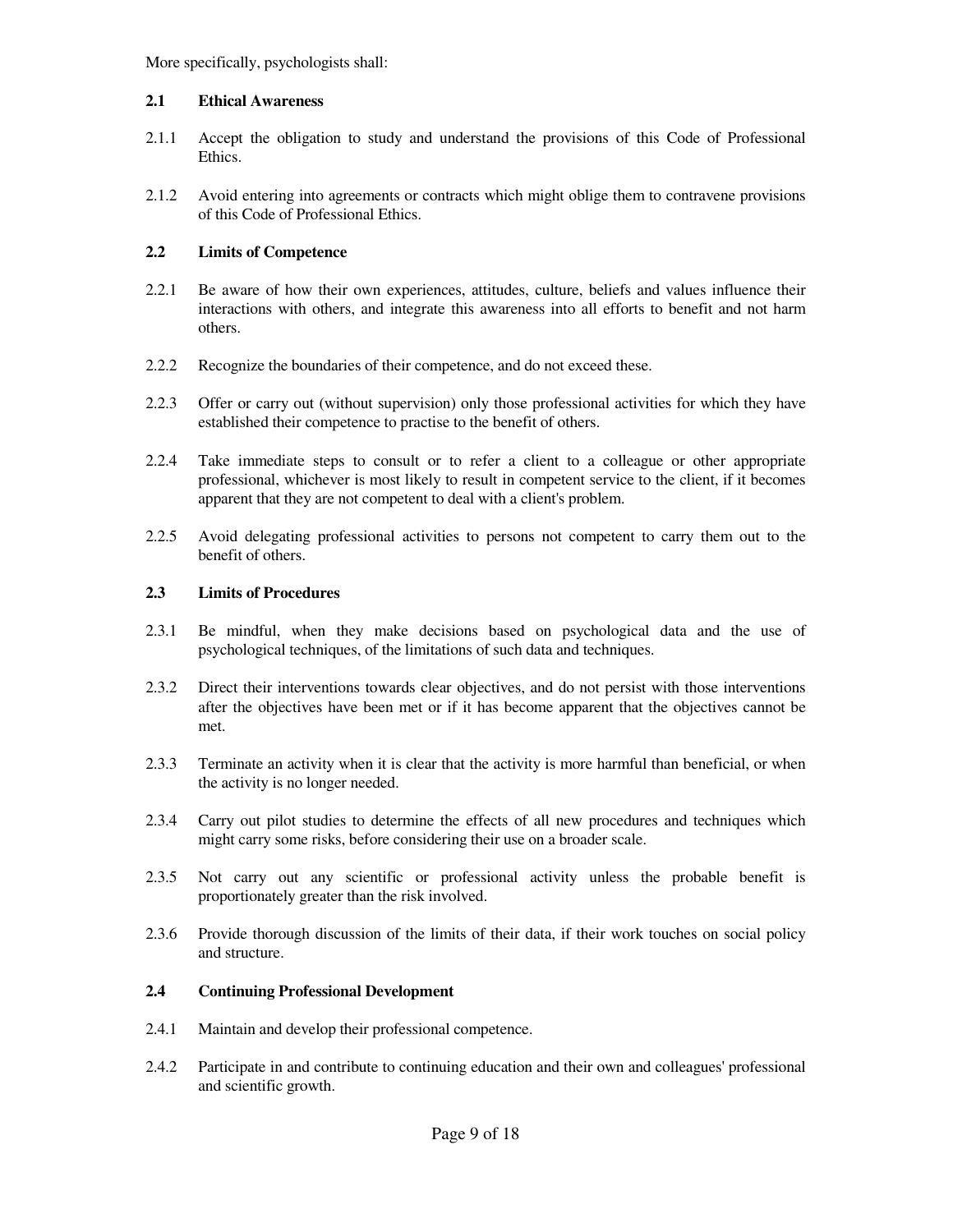- 2.4.3 Keep themselves up to date with relevant knowledge, research methods, and techniques, through the reading of relevant literature, peer consultation, and continuing education activities, in order that their service or research activities and conclusions shall benefit and not harm others.
- 2.4.4 Perform their teaching duties on the basis of careful preparation, so that their instruction shall be current and scholarly.

# **2.5 Incapacity for Practice**

2.5.1 Refrain from practice when their professional judgment or ability to benefit and not harm others is seriously impaired by a physical or psychological condition. When they become aware of problems that may affect their competence, they seek competent professional assistance to determine whether they should limit, suspend or terminate their professional activity.

# **3.0 RESPONSIBILITY**

Psychologists shall be aware of their professional and scientific responsibilities to clients, to the community, and to the society in which they work and live. Psychologists shall avoid doing harm and shall be responsible for their own actions, and assure themselves, as far as possible, that their services are not misused.

More specifically, psychologists shall:

# **3.1 General Responsibility**

- 3.1.1 Contribute to the discipline of psychology and to society's understanding of itself and human beings generally, through a free pursuit and sharing of knowledge.
- 3.1.2 Monitor and evaluate the effect of their professional activities, record their findings and, if appropriate, communicate new knowledge to others in the field.
- 3.1.3 Are sensitive to the needs, current issues, and problems of society when determining research questions to be asked, services to be developed, information to be collected, or the interpretation of results findings.
- 3.1.4 Protect the dignity and wellbeing of research participants at all times.
- 3.1.5 Help develop, promote, and participate in accountability processes and procedures related to their work.
- 3.1.6 Help to establish and abide by fair procedures in their activities as employers, evaluators, adjudicators, editors, and peer reviewers.
- 3.1.7 Make every reasonable effort to ensure that psychological knowledge is not misused, intentionally or unintentionally, to infringe on human rights.
- 3.1.8 Speak out if the policies, practices or regulations of the organisation within which they work seriously ignore or oppose any of the principles of this Code of Professional Ethics.

# **3.2 Promotion of High Standards**

- 3.2.1 Uphold the discipline's responsibility to society by promoting and maintaining the highest standards of the discipline.
- 3.2.2 Ensure that they maintain the highest standards of scientific integrity in their research.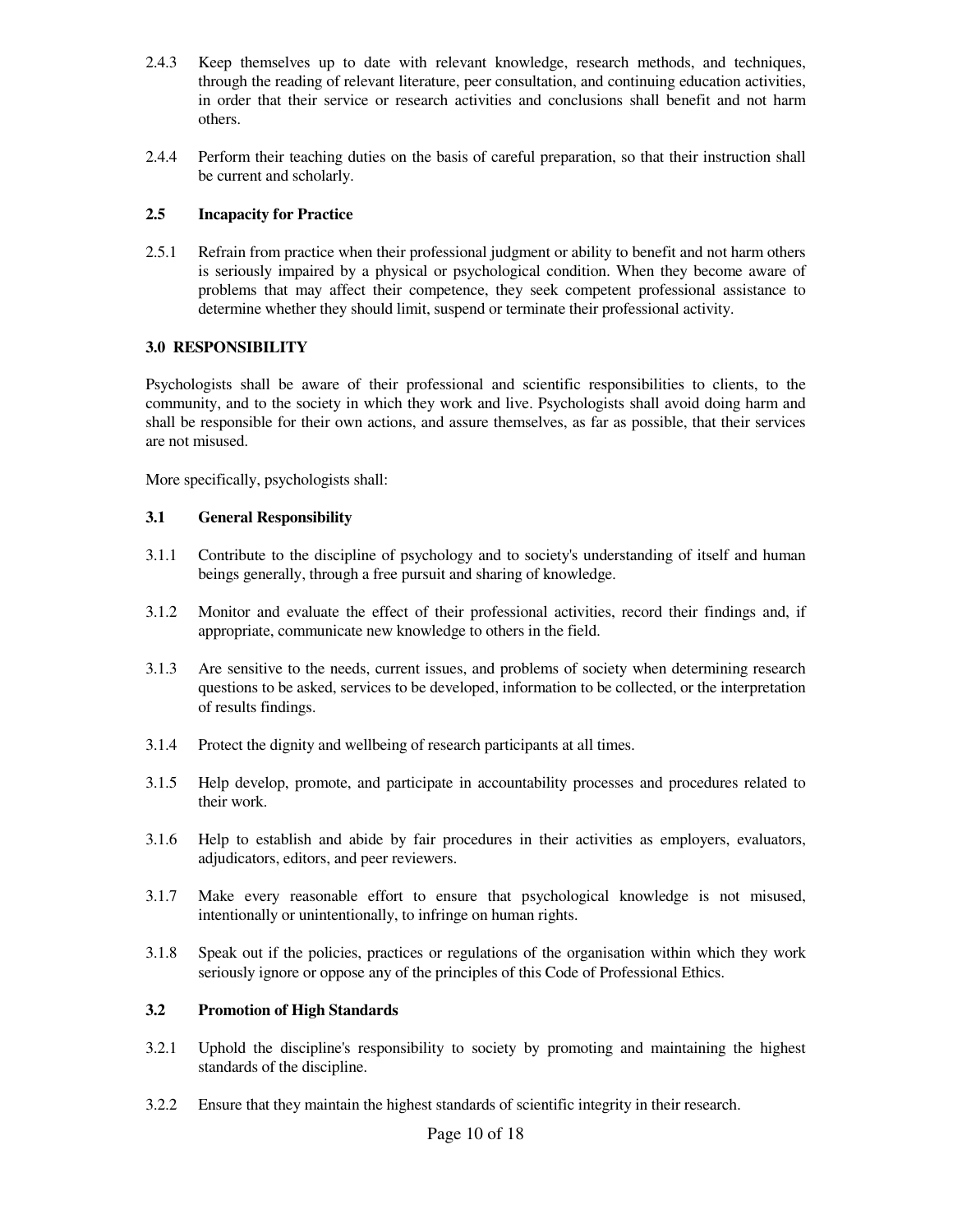- 3.2.3 Protect the reputation of the profession and discipline by ensuring that all professional activities carried out conform to the provisions of this Code of Professional Ethics.
- 3.2.4 Behave in professional activities in such a way as not to undermine public confidence in the profession.

#### **3.3 Avoidance of Harm**

- 3.3.1 Behave in professional activities in such a way as not to damage clients'interests.
- 3.3.2 Be sufficiently sensitive to and knowledgeable about individual differences and vulnerabilities to discern what will benefit and not harm persons involved in their professional activities.
- 3.3.3 Assess the individuals, families, groups, and communities involved in their professional activities adequately enough to discern what will benefit and not harm those persons.
- 3.3.4 Do everything reasonably possible to stop or offset the consequences of actions by others when these actions are likely to cause serious physical harm or death. Action may include reporting to appropriate authorities (for example, the police) or an intended victim, and may be carried out even when a confidential relationship is involved.
- 3.3.5 Make every reasonable effort to ensure that psychological knowledge is not misused, intentionally or unintentionally, to harm others or infringe human rights.
- 3.3.6 Take all reasonable steps to ensure that tests and assessment methods are only used by those qualified and trained to do so.
- 3.3.7 Refuse to advise, train, or supply information to anyone who, in their judgement, will use the knowledge or skills to harm others or infringe human rights.
- 3.3.8 Not contribute to nor engage in research or any other activity which promotes or is intended for use in deliberate impairment of the individual's psychological integrity (for example, torture), the development of prohibited weapons, destruction of the environment, or any other act which contravenes relevant international law.
- 3.3.9 Act to minimise the impact of their research activities on research participants'personality or their mental or physical integrity.
- 3.3.10 Screen research participants and select those not likely to be harmed, if risk or harm to some research participants is possible.
- 3.3.11 Debrief research participants in such a way that any harm caused can be discerned, and act to correct any resultant harm.
- 3.3.12 Not disadvantage participants (individuals, groups, families or communities) by offering them no service over an unreasonable period of time in order to fulfil a control condition in a research study; where a study reveals beneficial effects, and resources allow, psychologists subsequently offer the beneficial service to participants in the control condition.
- 3.3.13 Not offer rewards to motivate individuals or group to participate in activity that has possible or known risks for them or others.
- 3.3.14 Seek an independent and adequate ethical review of the balance of risks and potential benefits of all research which involves procedures of unknown consequence, or where pain, discomfort, or harm are possible, before making a decision to proceed.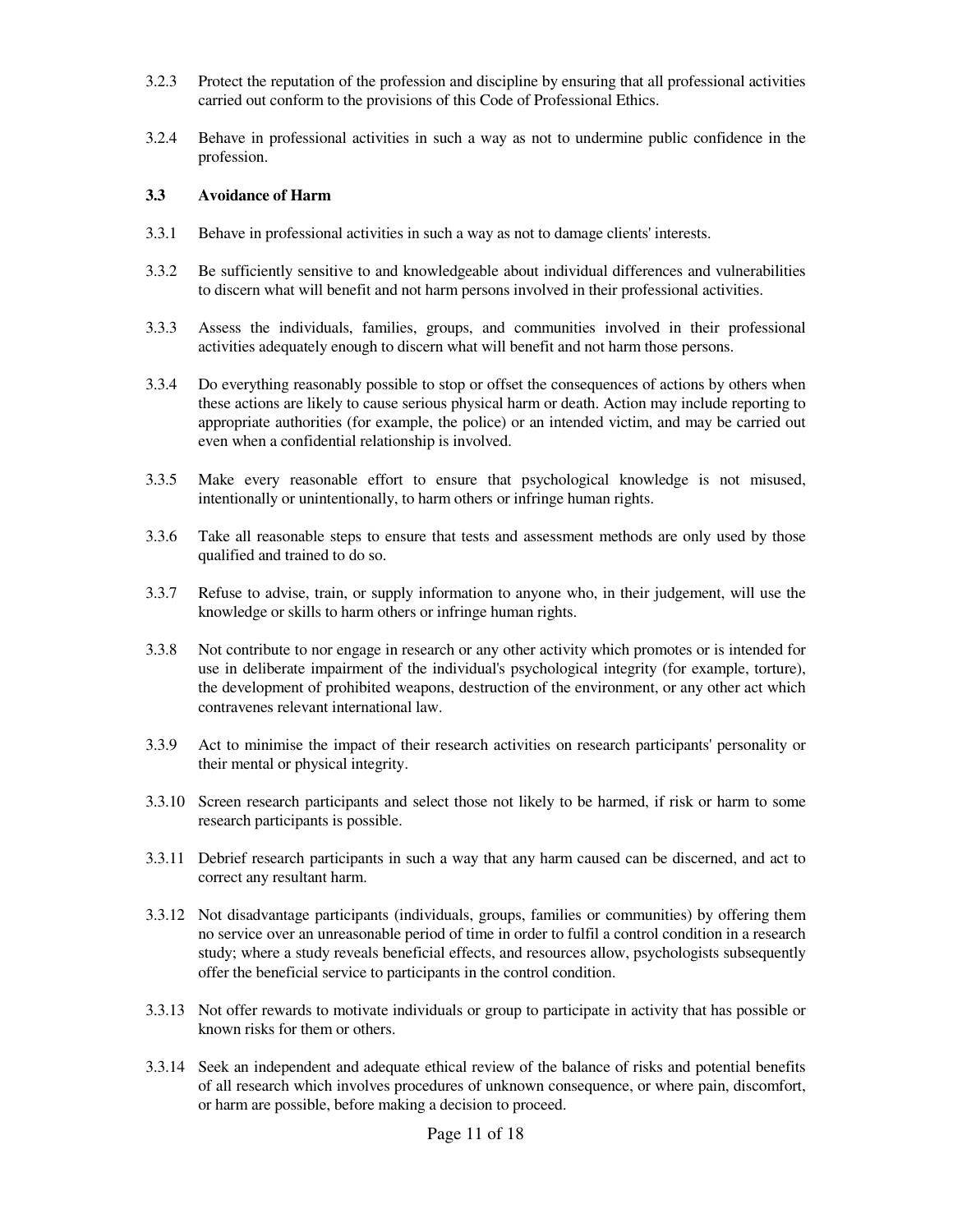- 3.3.15 Exercise particular care when reporting results on vulnerable groups to counter misinterpretation or misuse in the development of social policy, attitudes, or practices (for example, manipulation of vulnerable persons or discrimination against specific populations).
- 3.3.16 Refuse to help individuals, families, groups, or communities to carry out or submit to activities which, according to current knowledge and/or legal and professional guidelines, would cause serious physical or psychological harm to themselves or others.
- 3.3.17 Use animals in research only where there is a reasonable expectation that the research will increase understanding of the structures and processes underlying behaviour, or increase understanding of the particular animal species used in the study, or result eventually in benefits to the health and welfare of humans or other animals.
- 3.3.18 Use procedures subjecting animals to pain, stress, or deprivation only if alternative procedures are unavailable and the goal is justified by prospective scientific, educational, or applied gains.
- 3.3.19 Make every effort to minimize discomfort, illness and pain in animals. Such effort includes performing surgical procedures only under appropriate anaesthesia, using techniques to avoid infection and minimise pain during and after surgery, and disposing of experimental animals only in a humane way.
- 3.3.20 Use animals in classroom demonstrations only if the instructional objectives cannot be achieved through the use of video-tapes, films, or other methods, and if the type of demonstration is warranted by the anticipated instructional gain.

# **3.4 Continuity of Care**

- 3.4.1 Make themselves aware of the knowledge and skills of other disciplines (for example, law, medicine) and advise the use of such knowledge and skills, where relevant to the benefit of others.
- 3.4.2 Strive to obtain the best possible service for those needing and seeking psychological service. This includes recommending professionals other than psychologists, if appropriate.
- 3.4.3 When referring a client, maintain support and responsibility for caring until contact has commenced with the agent to whom referral was made.
- 3.4.4 Give reasonable notice, and make reasonably certain that discontinuation will cause no harm to the client, before discontinuing services.
- 3.4.5 Contribute where appropriate to the co-ordination of client services in order to avoid duplication or working at cross purposes. To facilitate this process, they shall maintain adequate records and communicate with other service providers.

#### **3.5 Extended Responsibility**

- 3.5.1 Assume overall ethical responsibility for the scientific and professional activities of those (students, trainees, assistants, supervisees, employees) whose work they supervise. The responsibility includes monitoring of subordinates'activity, and making them aware of the values and ethical prescriptions of the discipline.
- 3.5.2 Facilitate the professional and scientific development of those whose work they supervise by arranging appropriate work experience and offering constructive feedback.
- 3.5.3 Guard against misuse or misinterpretation by others of psychological data.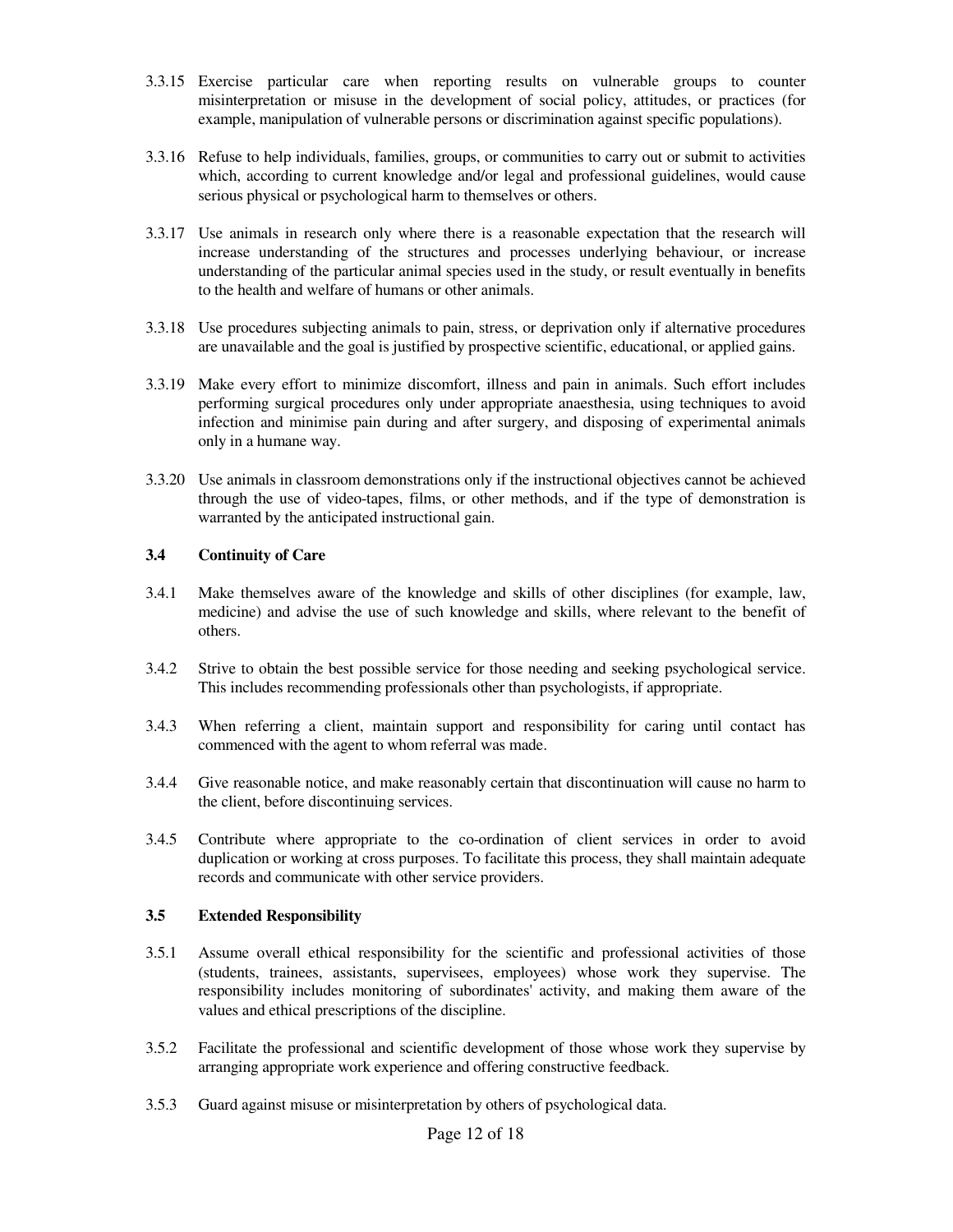#### **3.6 Resolving Dilemmas**

- 3.6.1 Use a systematic procedure for investigating ethical issues and resolving ethical dilemmas. A recommended procedure is presented in Appendix A, and a categorisation of affected/interested parties (stakeholders) in Appendix B.
- 3.6.2 Inform all parties, if a real or potential conflict of interest arises, of the need to resolve the situation in a manner that is consistent with this Code of Professional Ethics, and take all reasonable steps so to resolve it.
- 3.6.3 Consult with colleagues and/or appropriate groups and committees if faced with a difficult situation or apparent conflict between compliance with the law and following an ethical principle. They seek consensus on the most ethical course of action and the most responsible, knowledgeable, effective, and respectful way to carry it out. In an emergency, where there is no time to consult, they make their own best professional judgment.

# **4.0 INTEGRITY**

Psychologists seek to promote integrity in the science, teaching and practice of psychology. In these activities psychologists shall be honest, fair and respectful of others. They shall attempt to clarify for relevant parties the roles they are performing and to function appropriately in accordance with these roles.

More specifically, psychologists shall:

# **4.1 Recognition of Professional Limitations**

- 4.1.1 Engage in self-care activities which help to avoid conditions (for example, burnout, addictions) which could result in impaired judgement and interfere with their ability to benefit and not harm others.
- 4.1.2 Seek emotional support and/or supervision from colleagues when feeling stressed or vulnerable due to professional dilemmas.

# **4.2 Honesty and Accuracy**

- 4.2.1 Ensure that they and others accurately represent their education, training and experience, and the effectiveness of the services which they offer, in all spoken, written or printed communications. Relevant communications include but are not limited to: advertisements of services, course and workshop descriptions, academic grading requirements, and research reports. Where misrepresentation has occurred, they act quickly to correct it.
- 4.2.2 Avoid misrepresentation, exaggeration or distortion by themselves or others of psychological findings or the effectiveness of the services which they offer, and act quickly to correct any such misrepresentation, exaggeration or distortion.
- 4.2.3 Make clear whether they are acting as private citizens, as members of specific organisations or groups, or as representatives of the discipline of psychology, when making statements or when involved in public activities.
- 4.2.4 Ensure that families, and other interested parties, are aware that the psychologist's primary responsibilities are generally to the individual.
- 4.2.5 Take care in communicating their knowledge, findings and views to clearly differentiate facts, opinions, theories, hypotheses, and ideas.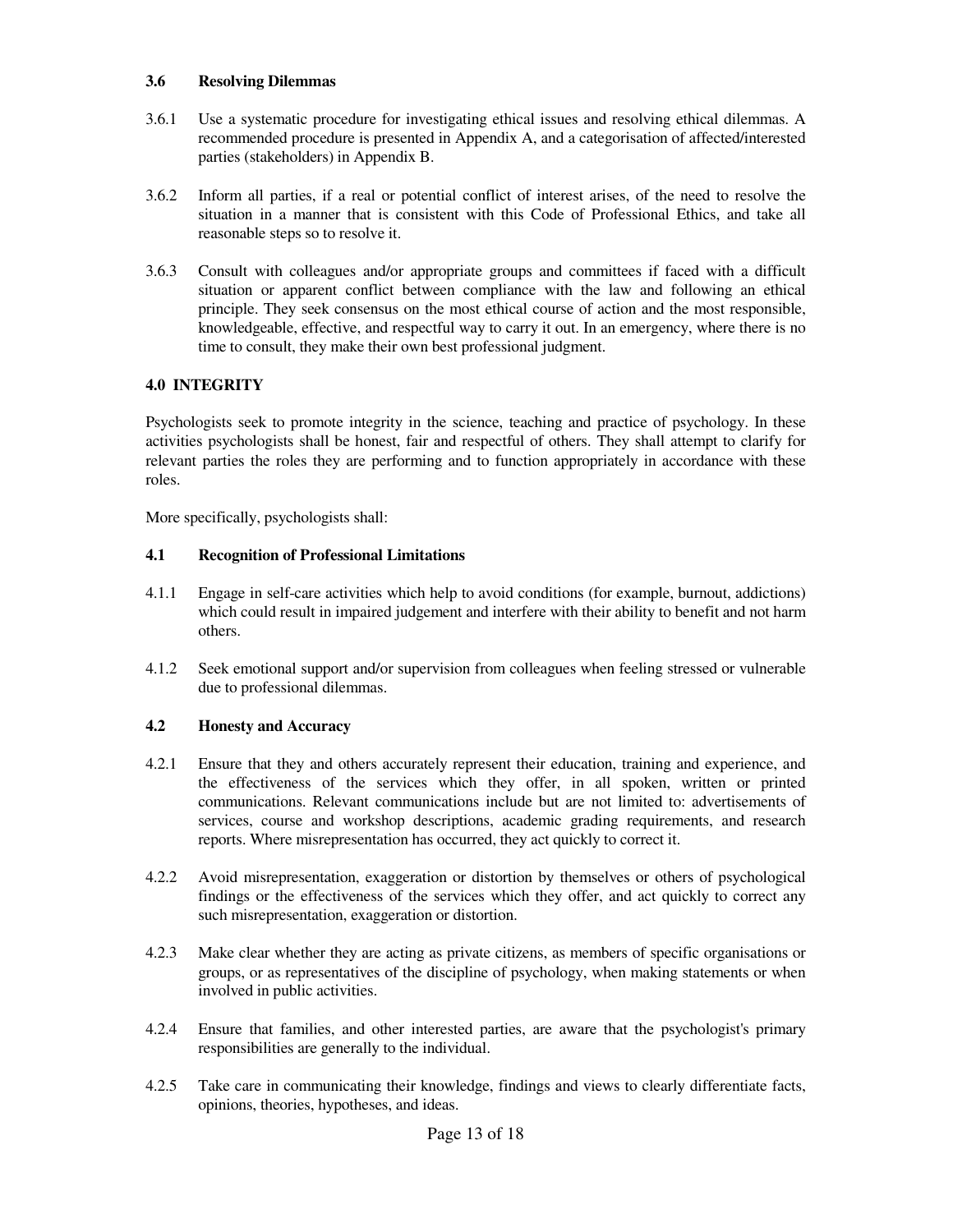- 4.2.6 Not suppress disconfirming evidence of their findings and views, and acknowledge alternative hypotheses and explanations.
- 4.2.7 Conduct research in a way that is consistent with a commitment to honest, open inquiry, and to clear communication of any research aims, sponsorship, social context, personal values, or financial interests that may affect or appear to affect their research.
- 4.2.8 Compensate others justly for the use of their time, energy, and intelligence, unless such compensation is refused in advance.
- 4.2.9 Not accept or attempt to secure fees or benefits over and above those agreed contractually in advance. They shall not accept significant gifts where such acceptance would undermine their impartiality.
- 4.2.10 Not participate in, condone, or allow themselves to be associated with dishonesty or fraud.
- 4.2.11 Honour all promises and commitments included in any written or verbal agreement unless serious and unexpected circumstances (for example, illness) intervene. If such circumstances occur, then the psychologist shall make a full and honest explanation to other parties involved.
- 4.2.12 Be clear, when entering into contracts with third parties, about obligations under this Code of Professional Ethics, and ensure that all parties concerned are aware of their rights and responsibilities.
- 4.2.13 Ensure that those who commission research are aware of the rights and responsibilities of all interested parties.
- 4.2.14 Clarify ownership of documentation, data, and rights of publication with those who commission research.
- 4.2.15 Give publication credit to others (including students) in proportion to the professional contribution that they have made. Publication includes all forms of media. Professional contributions include but are not limited to: ideas generated, execution of research, analysis of results, and writing.

# **4.3 Straightforwardness and Openness**

- 4.3.1 Respect the right of clients and research participants to receive an appropriate explanation of the nature, purpose and results of investigations, assessments and research findings, in language that these persons can understand.
- 4.3.2 Be clear and straightforward about all information needed to establish informed consent or any other valid written or unwritten agreement (for example: fees; concerns; mutual responsibilities; ethical responsibilities of psychologists; purpose and nature of the relationship; alternatives; likely experiences; possible conflicts; possible outcomes; and, expectations for processing, using, and sharing any information generated).
- 4.3.3 Fully explain reasons for their actions to persons who have been affected by their actions, if appropriate and/or if asked.
- 4.3.4 Avoid using deception (or techniques which might be interpreted as deception) in research or service activities if there are alternative procedures available or if negative effects cannot be predicted or offset.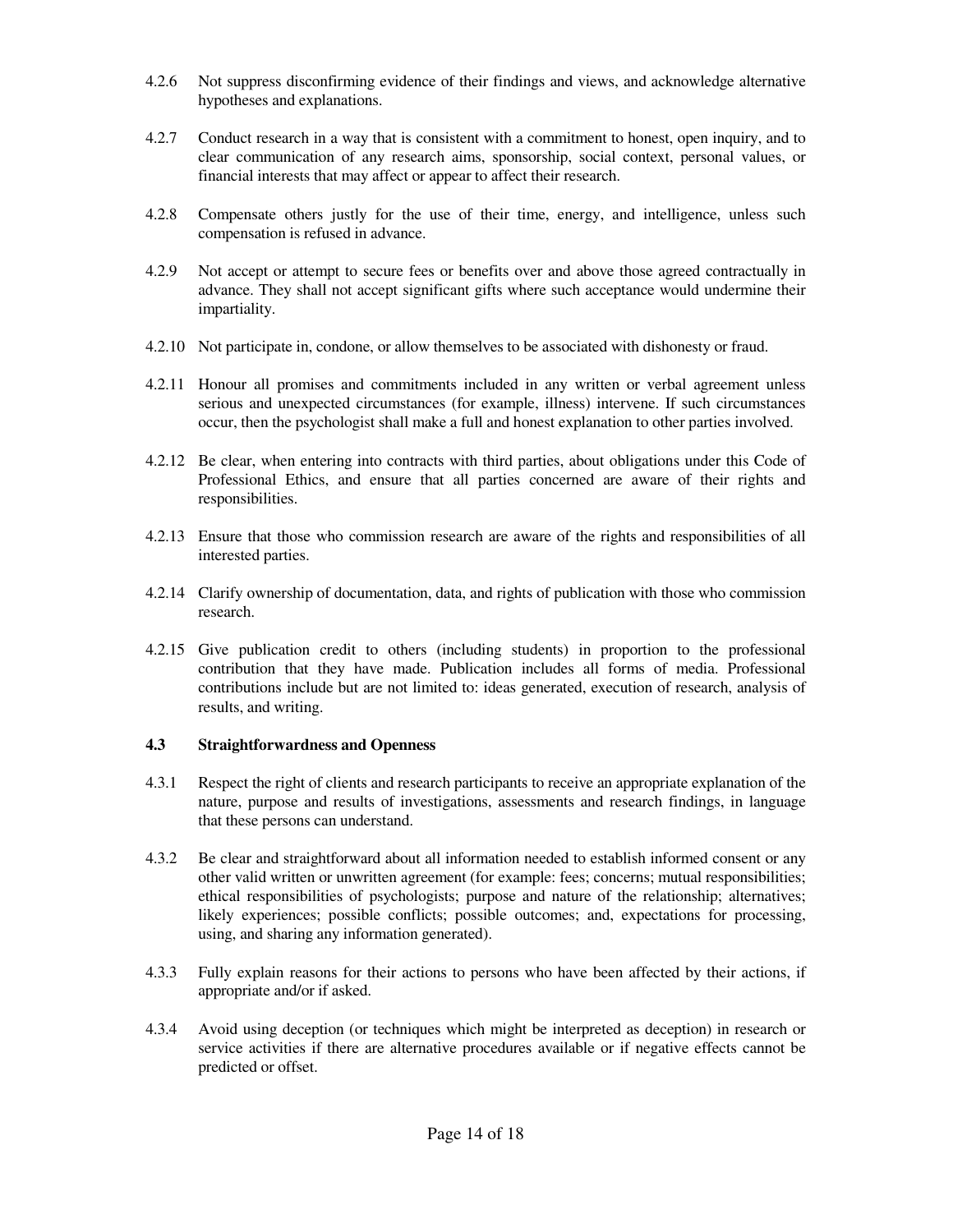- 4.3.5 Provide a debriefing for research participants following studies in which deception (or the use of techniques which could be interpreted as deception) has occurred. Psychologists shall clarify the real nature of and rationale for the study, and seek to remove any misconceptions and reestablish trust.
- 4.3.6 Seek an independent and adequate ethical review of the risks to public or individual trust and of safeguards to protect such trust for any research which uses deception or techniques which might be interpreted as deception, before making a decision to proceed.

# **4.4 Conflict of Interests and Exploitation**

- 4.4.1 Not exploit any professional relationship to further their own personal, political or business interests. Examples include: soliciting for private practice clients of one's employing agency; taking advantage of trust or dependency to frighten clients into receiving services; appropriating student's ideas, research or work; using the resources of one's employing institution for purposes not agreed to; securing or accepting significant financial or material benefit for professional activities which are already rewarded by salary; prejudicing others against a colleague for reasons of personal gain.
- 4.4.2 Not exploit clients for gratification of sexual desires, either during the professional relationship or after its termination.
- 4.4.3 Be acutely aware of the problematic nature of dual relationships (with, for example, students, employees or clients), and recognise that it is not always possible to avoid them (for example, when offering services in a small community, or engaging in person-centred teaching or training). Where it is possible, psychologists shall avoid such relationships; where it is not, they take active steps to safeguard the students', employees'or clients'interests.

# **4.5 Actions of Colleagues**

- 4.5.1 Act to stop or offset the consequences of professional activities of a colleague or a member of another discipline which are clearly harmful or apparently unethical. Depending on the nature of the harmful activities, action may include talking informally with the professional involved, and obtaining an assurance that any harm will discontinue and be corrected. However, if the harm is serious and/or the activities persist, the psychologist shall report the situation to the Society's Board of Professional Conduct, or other appropriate regulatory body. Where such activities come to psychologists'attention in the course of a confidential client relationship with the professional, they use their professional judgment on whether to break confidentiality.
- 4.5.2 Offer, as appropriate, emotional support and/or supervision to colleagues who request it.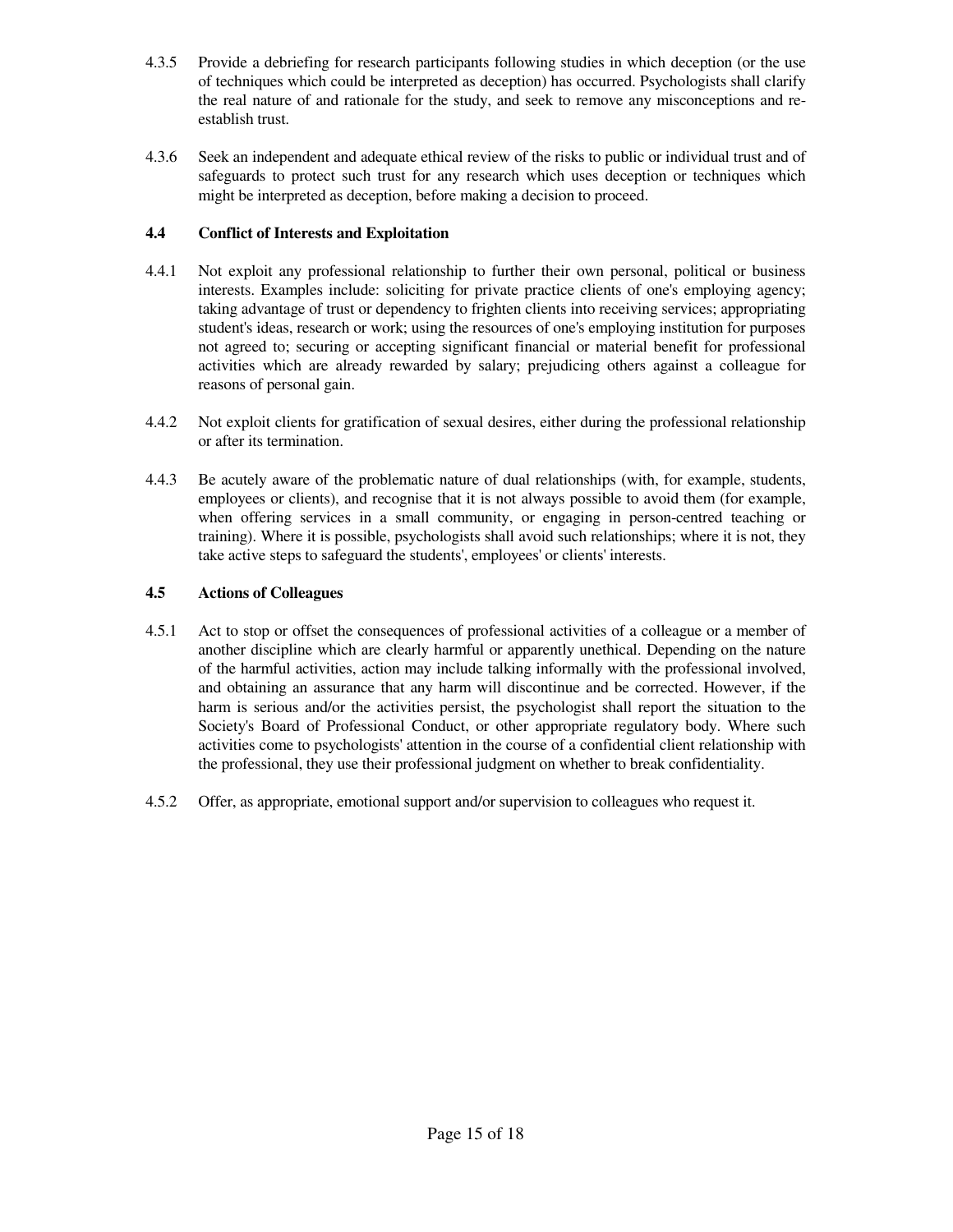#### **APPENDIX A RECOMMENDED PROCEDURE FOR ETHICAL DECISION-MAKING**

Section 3.6 of the Code of Professional Ethics deals with the resolution of ethical dilemmas, and all the clauses in that section are relevant to the making of ethical decisions.

Clause 3.6.1 states that members shall adopt a systematic approach to both the investigation of ethical issues and the resolution of dilemmas, and recommends use of the formal decision-making procedure presented here. The procedure is designed for both routine issues and immediate problems.

- **1. Define carefully the issues and parties involved. See Appendix B for a categorisation of affected/interested parties (stakeholders).**
- **2. Scan the Code of Professional Ethics and identify all relevant clauses. Also check other applicable professional guidelines (for example, those of government departments or health boards) and any pertinent legislation. Consulting with colleagues is also often appropriate.**
- **3. Evaluate the rights, responsibilities and welfare of all affected parties.**
- **4. Generate as many alternative decisions as possible - the more the better.**
- **5. Evaluate carefully the likely outcome of each decision.**
- **6. Choose what, in your professional judgment, is the best decision, implement it, and inform relevant parties.**

# **7. Finally, take responsibility for the consequences of the decision.**

The complexity of ethical issues makes it likely that different principles and subclauses will occasionally clash; in addition, the provisions of the Code may also be at odds with legal provisions and/or other relevant guidelines. Unfortunately, the resolution of ethical dilemmas is not guaranteed to be simple.

However, professional bodies and the law accept that practitioners may make errors of judgment, and that such errors are distinct from malpractice. The formal decision-making procedure is intended to reduce the incidence of decisions which are mistakes because they are taken in the heat of the moment, without consideration of all the relevant factors. What is required, in all cases, is a considered professional judgment taken in a systematic way.

It is strongly recommended that notes be kept of deliberations at each stage of the process.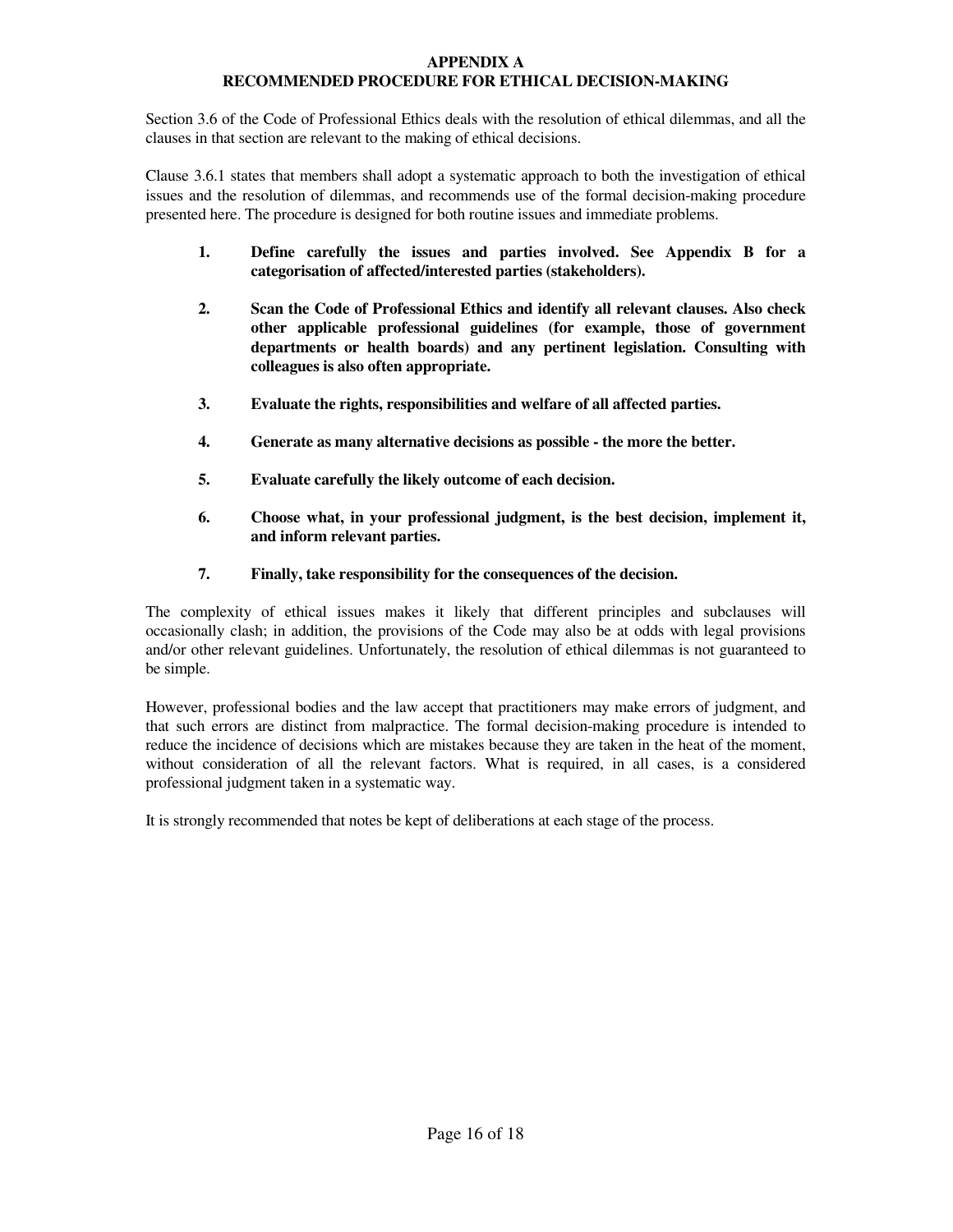#### **APPENDIX B**

# **A CATEGORISATION OF PARTIES AFFECTED BY ETHICAL DECISIONS**

Step 1 of the decision-making procedure entails the identification of parties, or stakeholders, who are affected by, or have an interest in, the psychologist's ethical decision. The extent of involvement in an ethical dilemma, particularly through secondary relationships, can be very complex. The following categorisation should simplify the task of systematically identifying relevant stakeholders.

**The Psychologist:** It is the Psychologist who experiences the dilemma and must make the ethical decision. Psychologists should therefore include a critical view of their own position in the decisionmaking process.

**Direct Beneficiary:** This term refers to any individual (or group) directly receiving the services of a psychologist. Direct Beneficiaries are often referred to as clients. The terms consumer, patient, student, trainee or applicant may also be appropriate. The term Direct Beneficiary can refer to a wide variety of individuals depending on the role and specialisation of the Psychologist.

**Extended Beneficiary:** This term can be applied to any individual (or group) benefiting indirectly from psychological services delivered to others. It may be appropriate to include the relatives, friends, spouse or colleagues of a Direct Beneficiary in this way. The term can also be applied to those who may ultimately benefit, such as future clients in the case of a new intervention or procedure.

**Participant:** Participants are those who provide data in the context of either research or evaluation. They may well also be Direct Beneficiaries of a particular intervention, procedure or methodology. They should be categorised according to which role is most relevant in the decision-making process.

**Referrer:** This term specifies the source of referral of a direct beneficiary. Referrers can include agencies, individuals in a range of professions, families, schools, and employers.

**Colleague:** This term refers to psychologists (and may also be used to refer to members of related professions) with whom there exists a working relationship either within or outside the Psychologist's own work setting. An immediate superior or employee can also be specified under this category if that is the relationship which is most relevant to the decision-making process.

**Contractor:** This term refers to any individual or agency, other than the Direct Beneficiary, with whom a legal or implied contract to carry out research or services exists. In some cases the contract may be between the Contractor and the individual Psychologist; in other cases the contract may be with the Psychologist's employer. The category Contractor includes entities as varied as the European Commission, research trusts, sponsors of particular projects, and families of direct beneficiaries.

**Employer:** This term refers to any agent (individual or organisational) with whom a Psychologist has a contract of service. Generally speaking an Employer can be identified as the agent who pays the Psychologist's salary, although this feature may be absent, for example in the case of secondment. An Employer is usually also in a position of authority with reference to the Psychologist.

**Manager:** This term can be used in cases where it is important to differentiate between the interests of a Psychologist's Employer and those of a direct supervisor or Manager.

**Supervisor:** It is appropriate to distinguish a role of clinical Supervisor from that of Manager. Some psychologists, especially in counselling or psychotherapeutic specialisations, receive regular supervision in which they review work with clients and explore their own personal reactions. Such supervision may be one-to-one or in small groups and may be on a mutual or fee-paying basis.

**Employee:** This term refers to those employed by the Psychologist. Employees may include psychologists, other professionals and administrative staff.